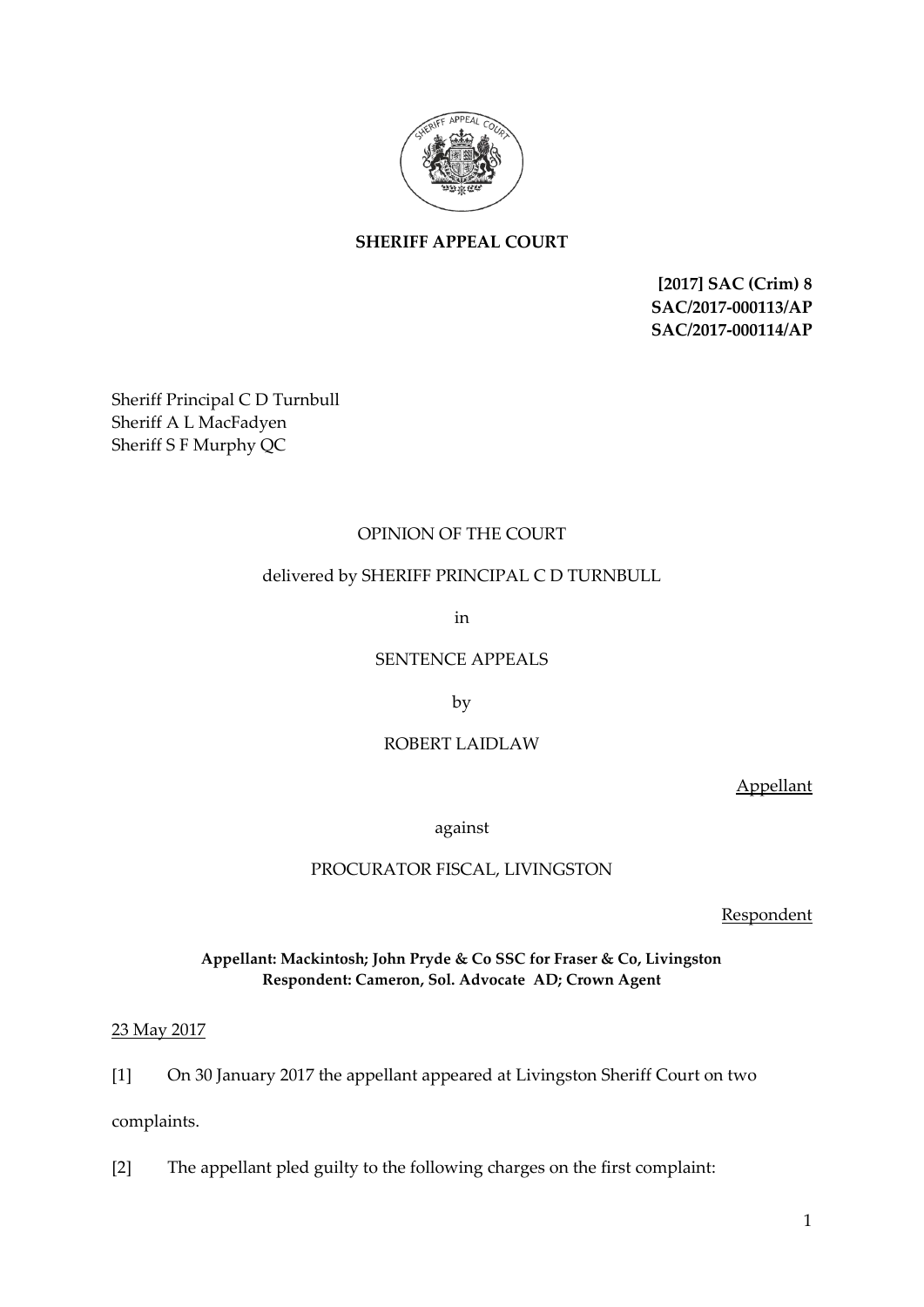*(002) on 2nd December 2016 on a road, namely Cousland Crescent, Seafield, West Lothian you ROBERT JAMES LAIDLAW being a person disqualified for holding or obtaining a licence to drive a motor vehicle did drive a motor vehicle, namely motor car registered number SE05AXM while so disqualified;*

*CONTRARY to the Road Traffic Act 1988, Section 103(1)(b)*

*(003) on 2nd December 2016 on a road or other public place, namely Cousland Crescent, Seafield, West Lothian you ROBERT JAMES LAIDLAW did use a motor vehicle, namely motor car registered number SE05AXM without there*  being in force in relation to the use of said motor vehicle by you such a policy of insurance or such a security in respect of third party risks as complied with the *requirements of Part VI of the Road Traffic Act 1988;*

*CONTRARY to the Road Traffic Act 1988, Section 143(1) and (2) as amended*

## [3] The appellant pled guilty to the following charges on the second complaint:

*(002) on 23rd January 2017 on a road or other public place, namely High Street, Union Street and elsewhere all Linlithgow, West Lothian you ROBERT JAMES LAIDLAW did drive a mechanically propelled vehicle, namely motor car registered number FL08OOY dangerously and did drive at excessive speed and enter and drive along the opposing carriageway when it was unsafe to do so;*

*CONTRARY to the Road Traffic Act 1988, Section 2 as amended*

*(003) on 23rd January 2017 on a road, namely High Street, Union Street and elsewhere all Linlithgow, West Lothian you ROBERT JAMES LAIDLAW being a person disqualified for holding or obtaining a licence to drive a motor vehicle did drive a motor vehicle, namely motor car registered number FL08OOY while so disqualified;*

*CONTRARY to the Road Traffic Act 1988, Section 103(1)(b)*

*(004) on 23rd January 2017 on a road or other public place, namely High Street, Union Street and elsewhere all Linlithgow, West Lothian you ROBERT JAMES*  LAIDLAW did use a motor vehicle, namely motor car registered number *FL08OOY without there being in force in relation to the use of said motor vehicle by you such a policy of insurance or such a security in respect of third party risks as complied with the requirements of Part VI of the Road Traffic Act 1988;*

*CONTRARY to the Road Traffic Act 1988, Section 143(1) and (2) as amended*

[4] In relation to the first complaint, on charge (002) the appellant was sentenced

to eight months imprisonment and disqualified from driving for life; on charge (003)

the court admonished the appellant and made an order for endorsement.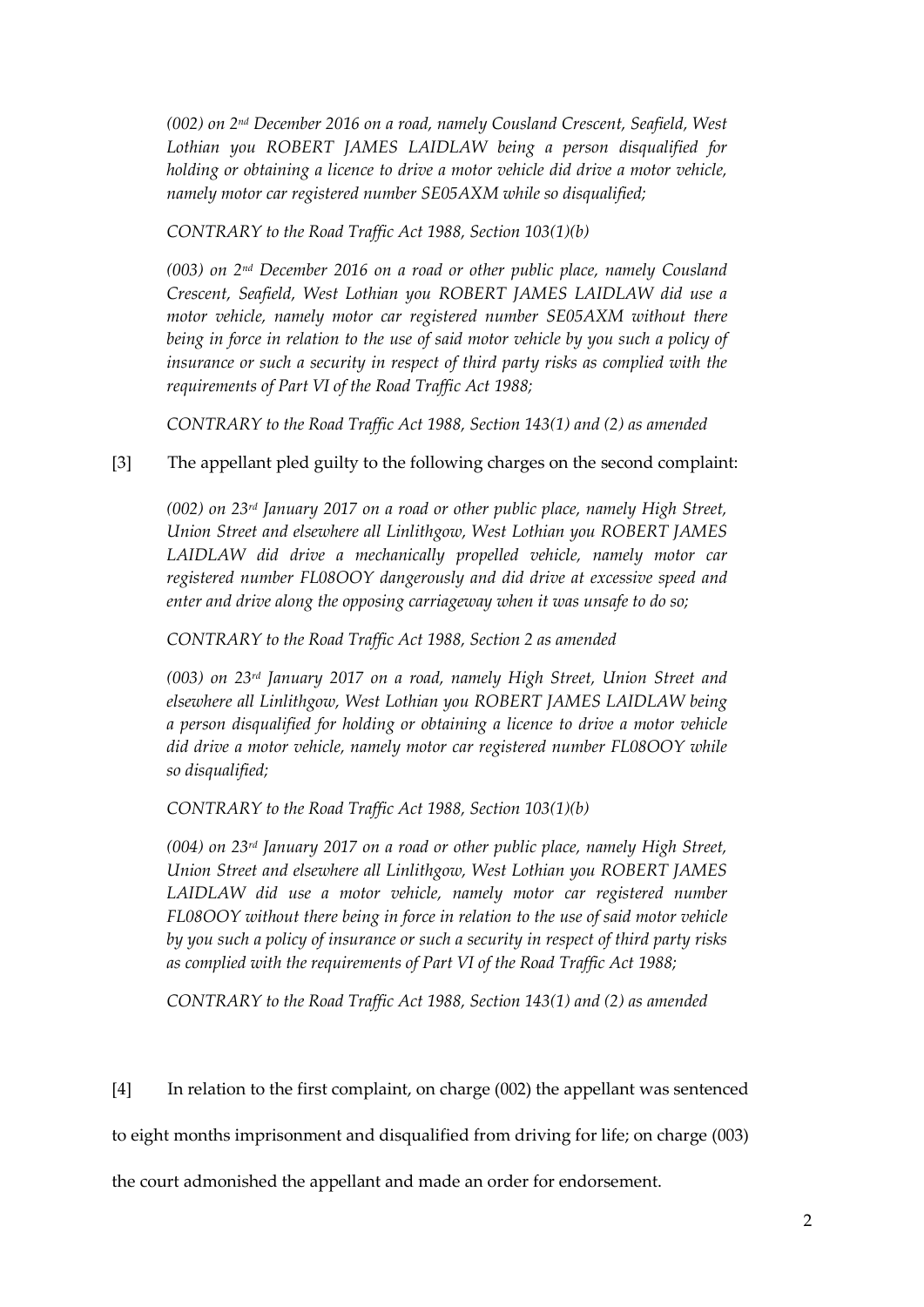[5] In relation to the second complaint, on charge (002) the appellant was sentenced to four months imprisonment and disqualified from driving for six years and until the extended driving test had been passed; on charge (003) the appellant was sentenced to eight months imprisonment and disqualified from driving for life; and on charge (004) the court admonished the appellant and made an order for endorsement.

[6] No appeal is taken in respect of the custodial sentences imposed. The appeals are directed against the sheriff's decisions to disqualify the appellant for life. The circumstances which led the sheriff to those disposals are best understood from a consideration of the appellant's record.

[7] The appellant is 26 years of age. He has been disqualified from driving on ten separate occasions. He was first disqualified when only 16 years of age. Since that first disqualification, there has only been a single period of thirteen months during which the appellant was not disqualified from driving. The court was advised that the appellant has never held a driving licence; the appellant sat and passed the theory test, however, was disqualified before he could sit the practical driving test.

[8] Of the ten periods of disqualification previously imposed upon the appellant, seven were for contraventions of s.103(1)(b) of the Road Traffic Act 1988, namely, driving whilst disqualified. As at the date of sentencing by the sheriff, four of those periods of disqualification were extant. One of these periods has since expired. Those which remained extant as at the date of the hearing of the appeals were for eight years (expiring in 2020); eight years (expiring in 2023); and ten years (expiring in 2026) respectively. The last period of disqualification was imposed in June 2016, at which time the appellant was sentenced to eight months imprisonment.

3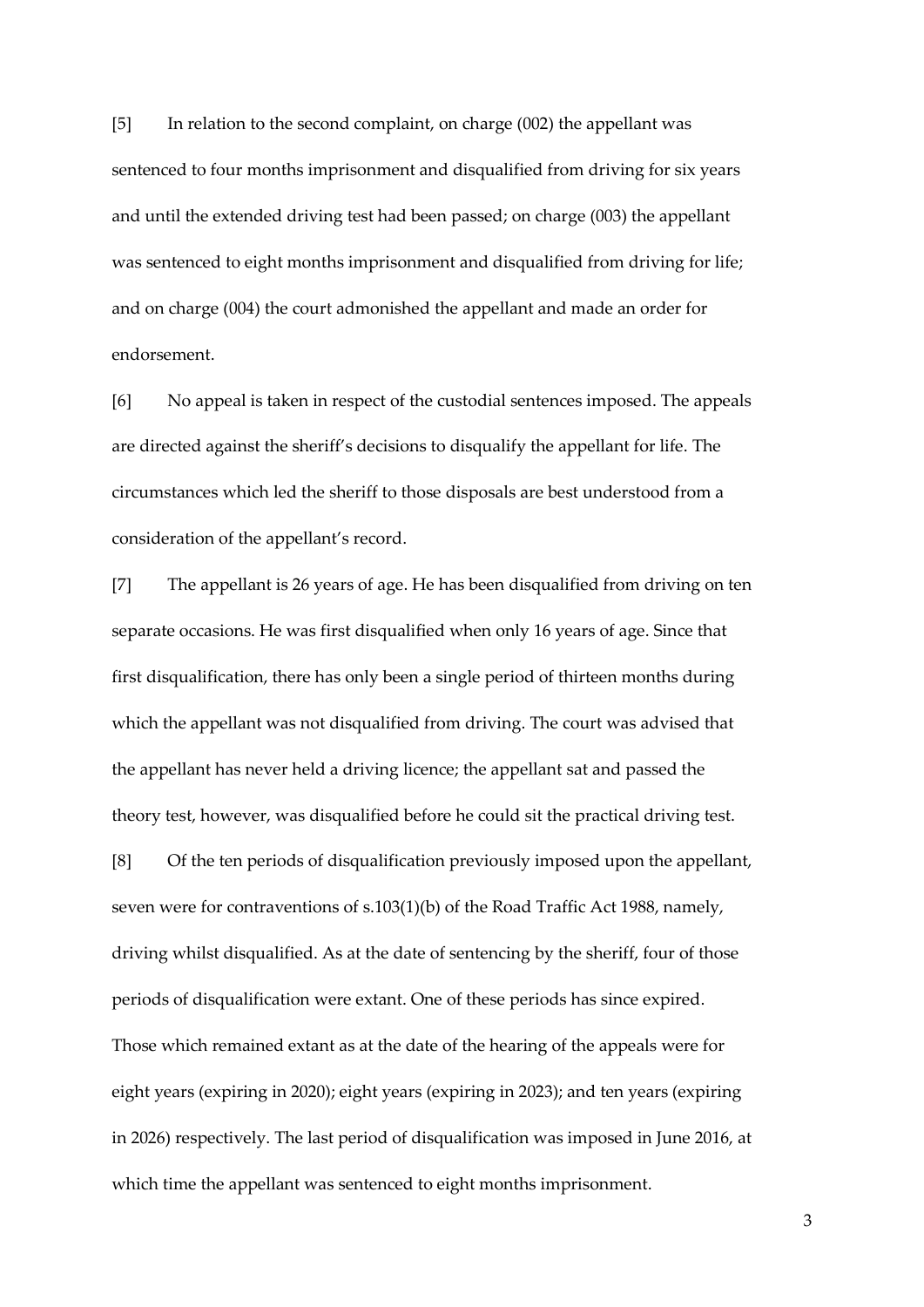[9] In his detailed and helpful report, the sheriff, correctly in our view, describes the appellant's conduct as being very serious and concerning having regard to his protracted and appalling record for defying court orders by driving while disqualified. The appellant's situation is not assisted by the circumstances of the dangerous driving charge on the second complaint: the sheriff describing this as an attempt to escape from the police whilst driving at excessive speeds and overtaking other vehicles on the wrong side of the road whilst approaching a blind corner. The police required to abandon their pursuit of the appellant for reasons of public safety. It is pertinent to note that this is the appellant's first conviction for dangerous driving; a worrying deterioration in an already concerning set of circumstances.

[10] The sheriff also reports that the appellant's record discloses numerous breaches of other types of court orders and a significant number of his previous convictions being aggravated by the fact that the appellant was on bail at the time they were committed. In imposing the custodial sentence he did, namely, eight months, the sheriff's starting point was the maximum permitted under the relevant legislation, namely, twelve months. No appeal is taken against the custodial sentence. On one view the appellant was fortunate to receive the discount he did having regard to his record of analogous offending (see *Coyle* v *HM Advocate* 2007 SCCR 479 and *Gilchrist* v *PF Dumbarton* [2016] SAC (Crim) 28).

[11] Accepting that the appellant had a bad record, counsel argued that the previous lengthy periods of disqualification had clearly not worked. He contended that what would make the appellant change his ways was prison. Counsel relied on *R* v *Shirley* [1969] 1 WLR 1357 and, in particular, the passage at 1358E in which Sachs LJ said: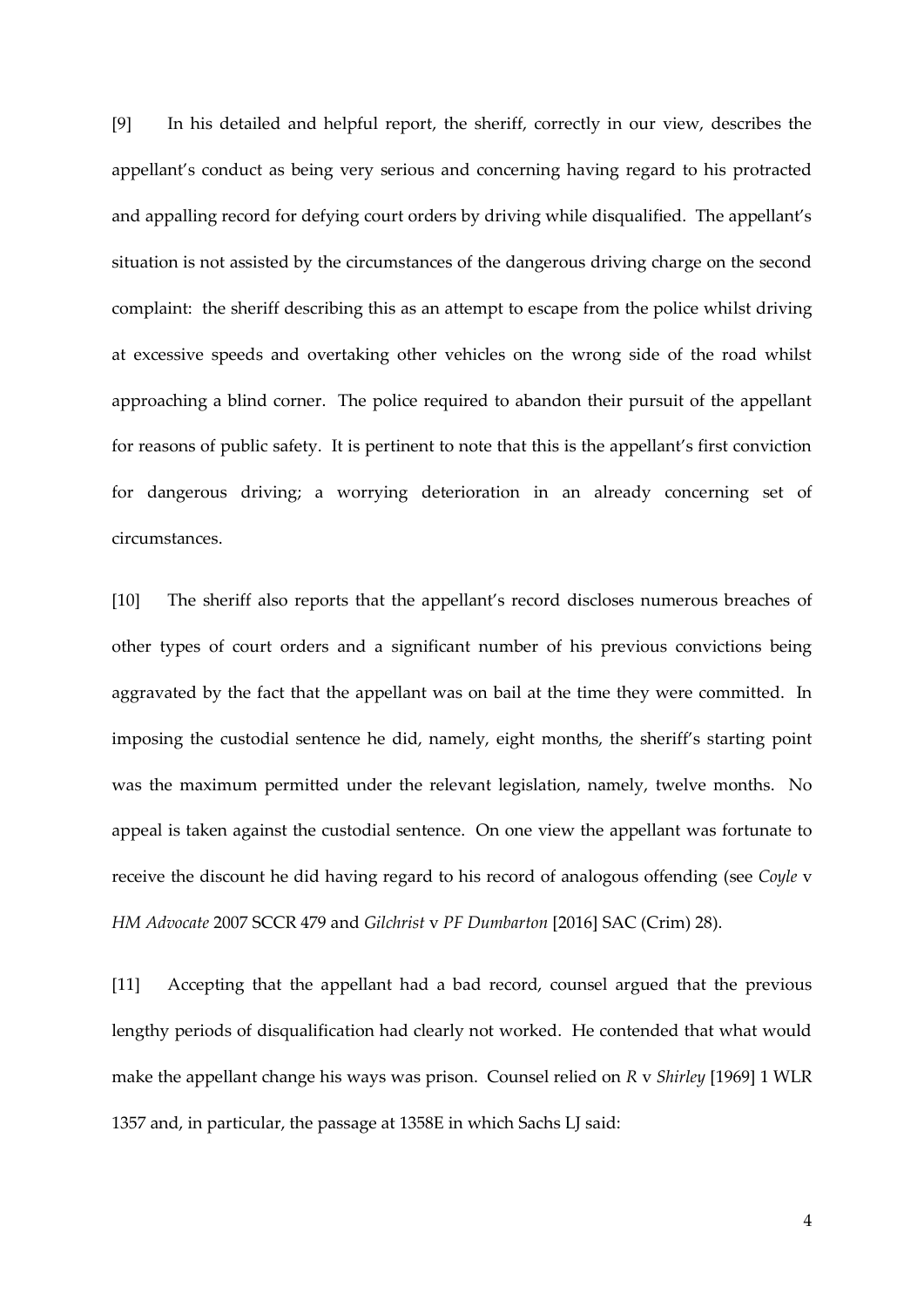*"This court desires to emphasise a point, which it is thought has already previously been mentioned in other divisions of this court. Long periods of disqualification from driving may prove a very severe handicap to a man when he comes out of prison and desires to pursue a different type of life to that which has led him into that prison. Such periods of disqualification may shut out a large sector of employments, especially in certain areas. Moreover, if the length of disqualification is overlong and amounts to a period such as a decade, the position may well seem hopeless to the man — and that of itself sows the seeds of an incentive to disregard the law on this point. However wrong such an attitude may be, it springs from a human factor which it is wise to take into account."*

#### Counsel also relied upon the decision of Phillimore LJ in *R* v *North* [1971] RTR 366 at 367-8:

*"It is, of course, true that the appellant is a man with a bad record of motoring offences, and indeed he has offences of other types also, but when he appeared … and was dealt with for taking and driving away a motor vehicle without consent, no insurance, driving while disqualified and dangerous driving, he was sentenced to three months' imprisonment and then disqualified from driving for life. Unless, of course, there was some very unusual circumstance, which it does not appear that there was, that was a sentence which in the view of this court was clearly wrong in principle.* 

It has the result, with a man like this and in modern conditions when driving is almost *essential for so many people, that inevitably he is going to be caught every year or so driving and sent back to prison."*

[12] Counsel commended these cases to us as being both relevant and of assistance. He conceded that a ban of ten years of more could not be complained of, however, maintained that there was a significant difference between a determinate ban of such a length and the indeterminate ban imposed by the sheriff, notwithstanding the provisions of s.42 of the Road Traffic Offenders Act 1988. Counsel contended that the significant difference was that the period of disqualification would be determinate, as opposed to an indeterminate period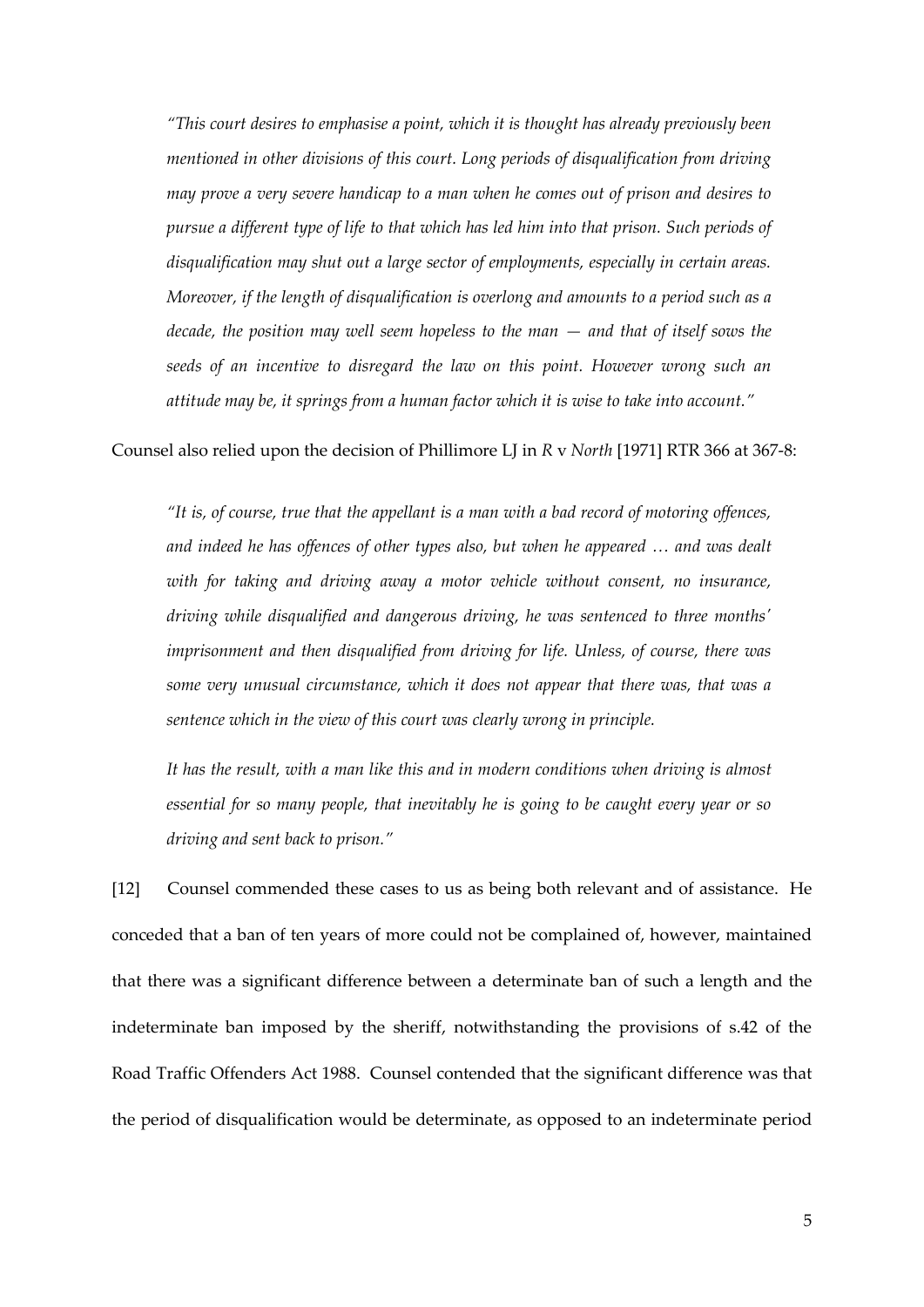with the appellant having the right to apply for the disqualification to be removed after a determinate period.

[13] Whilst, like all cases of this type, *Shirley* and *North* turn on their own facts, it would appear to be well established in England that a sentence of disqualification for life should only be passed in very unusual circumstances. In neither *Shirley* nor *North* was the statutory predecessor of s.42 considered in the context of an indeterminate period of disqualification. In Scotland, it is clear that the matter is one for discretion; see *Thomas* v *HM Advocate* 2001 GWD 24-913.

[14] Delivering the opinion of the court in Thomas, Lord Prosser said:

*"The matter is one for discretion and when one imposes a sentence of disqualification, whether determinate or indeterminate, it comes inevitably with the qualifications imposed by Parliament. In relation to an indeterminate sentence it appears to us that that is an important part of what is being done because if the Court does not see the facts as justifying any specific term for disqualification, it is important that the decision as to whether he may have changed his ways and may be allowed back on the road is taken at the appropriate time in the light of the then circumstances. We see nothing wrong with that and we would observe that in this particular case if he wishes to do so he will be able to come back in 5 years. That is the same period within which he could come back if a long determinate sentence such as 10 years were imposed."*

[15] In our view, the submissions made on behalf of the appellant are misconceived. The concession, correctly made, that disqualification of a period of ten years of more could not be complained of, has the effect of removing any weight that could be attached to the decision in *Shirley*. Prison has clearly not worked. The appellant has continued to drive whilst disqualified. There comes a time when the court must say enough is enough. That time has come in relation to the appellant. He has